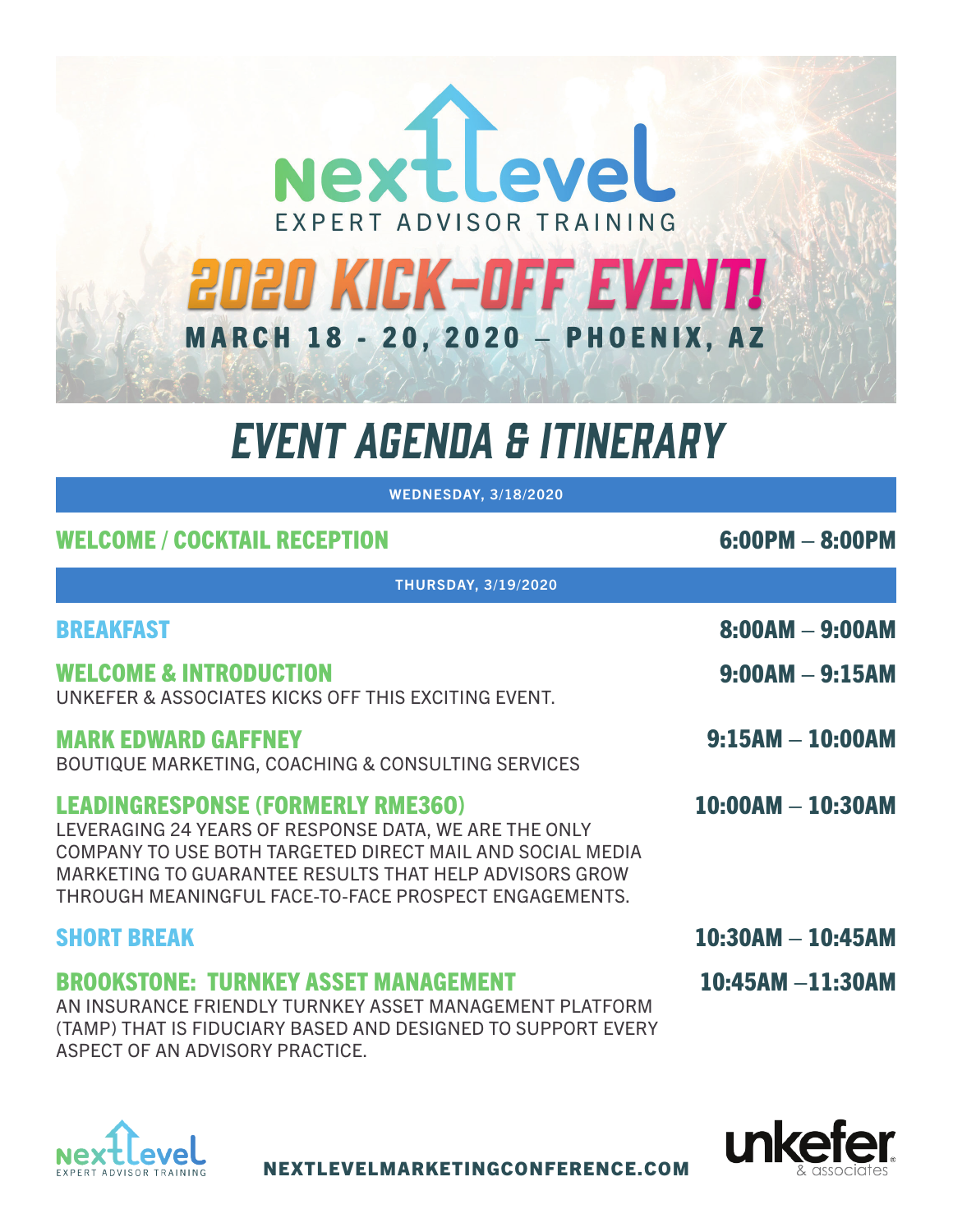| NextLeveL<br>EXPERT ADVISOR TRAINING<br>2020 KICK-OFF EVENT!<br><b>MARCH 18 - 20, 2020 - PHOENIX, AZ</b><br>THURSDAY, 3/19/2020 (CONTINUED)                                           |                    |
|---------------------------------------------------------------------------------------------------------------------------------------------------------------------------------------|--------------------|
| WHITE GLOVE: SEMINARS & SOCIAL MEDIA<br>WHITE GLOVE MAKES IT EASY FOR FINANCIAL ADVISORS AND OTHER<br>SERVICE PROFESSIONALS TO SUCCEED WITH EDUCATIONAL SEMINARS<br>AND SOCIAL MEDIA. | $11:30AM - N00N$   |
| <b>LUNCH</b>                                                                                                                                                                          | $N$ OON $-$ 1:00PM |
| WEALTH & WISDOM<br>THE FIRST STEP TO THE NEXT GENERATION OF PLANNING CONCEPTS.<br>CONCEPTS FOR PRESERVING THE FINANCIAL INTEGRITY OF THE FAMILY.                                      | $1:00PM - 1:45PM$  |
| <b>SHORT BREAK</b>                                                                                                                                                                    | $1:45PM - 2:00PM$  |
| <b>UNKEFER &amp; ASSOCIATES TEAM PANEL</b><br>OUR TEAM DISCUSSES VALUE-ADD OFFERINGS, PRODUCTS, TECHNOLOGY,<br>CASE DESIGN & ALL THE WAYS WE BOOST YOUR BUSINESS.                     | $2:00PM - 2:30PM$  |
| <b>FEDERAL EMPLOYEE BENEFIT ADVISORS</b><br>THE INS AND OUTS OF PROVIDING AGENTS AND ADVISERS PROVEN<br>MARKETING STRATEGIES FOR THE FEDERAL EMPLOYEE BENEFIT MARKET.                 | $2:30PM - 3:00PM$  |
| <b>CRACKING THE SOCIAL SECURITY CODE: ANDY ROBERTSON</b>                                                                                                                              | $3:00PM - 4:00PM$  |

THE STEPS OF CRACKING THE CODE: HOW TO TURN SOCIAL SECUIRTY ACTIVITY INTO PRODUCTIVITY FOR YOUR BUSINESS.

## CARRIER ROUNDTABLE DISCUSSION

ATHENE, NASSAU, NATIONAL WESTERN, F&G, AMERICAN EQUITY AND GLOBAL ATLANTIC DISCUSS TRENDS, PRODUCTS AND SALES STRATEGIES.

# DINNER PROVIDED BY UNKEFER & ASSOCIATES



6:00PM – 9:00PM

4:00PM – 5:00PM



NEXTLEVELMARKETINGCONFERENCE.COM